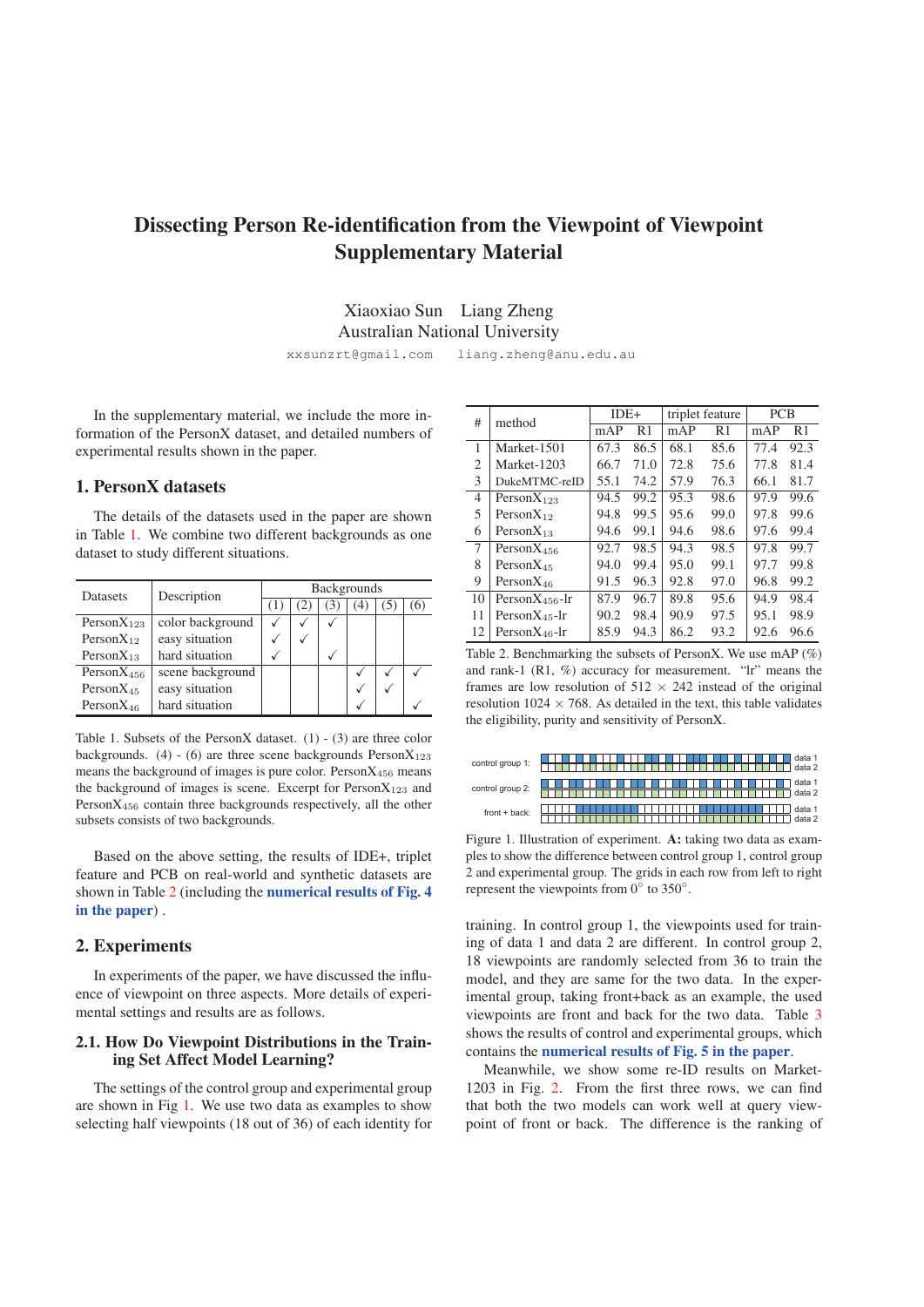| Group           | Viewpoint / Direction      | Img# | Person $X_{12}$ |       | Person $X_{13}$ |       | $PersonX_{45}$ |       | Person $X_{46}$ |       |         | Market-1203              |                          |
|-----------------|----------------------------|------|-----------------|-------|-----------------|-------|----------------|-------|-----------------|-------|---------|--------------------------|--------------------------|
|                 |                            |      | mAP $(\%)$      | R1(%) | $mAP(\%)$       | R1(%) | mAP $(\%)$     | R1(%) | $mAP(\%)$       | R1(%) | Img#    | mAP $(\%)$               | R1(%)                    |
| Oracle          | $[0^\circ, 350^\circ]$     | 36   | 97.8            | 99.6  | 97.6            | 99.4  | 97.7           | 99.8  | 96.8            | 99.2  | $1 - 8$ | 77.8                     | 81.4                     |
| CG <sub>1</sub> | $[0^{\circ}, 350^{\circ}]$ | 27   | 97.8            | 99.6  | 97.2            | 99.5  | 97.6           | 99.9  | 96.8            | 98.8  | $1-6$   | 72.8                     | 75.9                     |
| CG <sub>2</sub> | reserve 27 viewpoints      | 27   | 97.7            | 99.7  | 97.2            | 99.5  | 97.4           | 99.9  | 96.4            | 98.8  | $1-6$   | 69.0                     | 73.3                     |
|                 | right+back+front           | 27   | 97.4            | 99.6  | 97.1            | 99.4  | 96.9           | 99.9  | 96.2            | 98.6  | 1-6     | 66.6                     | 69.4                     |
| EG              | left+right+back            | 27   | 97.2            | 99.6  | 96.7            | 99.5  | 96.6           | 99.9  | 96.1            | 98.9  | $1-6$   | 62.1                     | 65.4                     |
|                 | left+front+back            | 27   | 97.5            | 99.5  | 97.3            | 99.2  | 97.3           | 99.9  | 96.4            | 98.8  | 1-6     | 64.0                     | 67.8                     |
|                 | left+front+right           | 27   | 97.1            | 99.5  | 96.8            | 99.4  | 96.7           | 100   | 96.1            | 98.6  | $1-6*$  | 59.0                     | 62.6                     |
| CG <sub>1</sub> | $[0^{\circ}, 350^{\circ}]$ | 18   | 97.6            | 99.6  | 97.0            | 99.4  | 97.0           | 99.9  | 96.3            | 98.7  | $1 - 4$ | 50.2                     | 53.9                     |
| CG <sub>2</sub> | reserve 18 viewpoints      | 18   | 97.3            | 99.6  | 96.8            | 99.3  | 96.8           | 99.8  | 96.1            | 98.8  | $1 - 4$ | 49.9                     | 53.3                     |
|                 | $left+right$               | 18   | 96.2            | 99.5  | 95.7            | 99.4  | 95.5           | 99.9  | 95.3            | 98.5  | $1 - 4$ | 44.4                     | 47.9                     |
| EG              | front+back                 | 18   | 95.4            | 99.5  | 94.5            | 99.2  | 94.8           | 99.6  | 94.2            | 98.1  | $1 - 4$ | 42.2                     | 45.2                     |
|                 | front+right (left)         | 18   | 96.4            | 99.5  | 96.0            | 99.2  | 95.9           | 99.8  | 95.1            | 98.2  | $1 - 4$ | 41.0                     | 45.4                     |
|                 | back+right (left)          | 18   | 96.4            | 99.6  | 95.8            | 99.3  | 95.4           | 99.8  | 95.0            | 98.4  | $1-4$   | 45.0                     | 45.7                     |
| CG <sub>1</sub> | $[0^\circ, 350^\circ]$     | 9    | 97.1            | 99.6  | 96.3            | 99.4  | 96.5           | 99.6  | 95.3            | 98.1  | $1 - 2$ | -                        | $\overline{\phantom{0}}$ |
| CG <sub>2</sub> | reserve 9 viewpoints       | 9    | 95.7            | 99.5  | 95.1            | 99.2  | 95.1           | 99.6  | 94.3            | 98.1  | $1 - 2$ |                          |                          |
| EG              | left                       | 9    | 94.7            | 99.6  | 93.7            | 99.1  | 93.9           | 99.6  | 93.2            | 98.1  | $1 - 2$ | $\overline{\phantom{0}}$ |                          |
| EG              | front                      | 9    | 87.7            | 99.4  | 86.5            | 98.8  | 87.0           | 99.5  | 86.6            | 97.4  | $1 - 2$ |                          |                          |
| EG              | right                      | 9    | 94.3            | 99.5  | 93.6            | 95.8  | 93.7           | 99.7  | 93.1            | 97.9  | $1 - 2$ |                          |                          |
| EG              | back                       | 9    | 88.1            | 99.4  | 85.9            | 98.6  | 87.8           | 99.3  | 87.4            | 96.3  | $1 - 2$ |                          |                          |

Table 3. Performance using different viewpoints in the training set. "CG" and "EG" denote the control group and experiment group, respectively. #1 Oracle means all 36 viewpoints are contained by training data. "Viewpoint / Direction" shows the viewpoints contained in the training set. "Img#" is the number of training images for each identity.



Figure 2. Sample re-ID results on Market-1203. Images in the first column are queries. The retrieved images are sorted according to their similarity to the query (high to low) from left to right. True matches and false matches are in green (or orange) and red rectangles, respectively. A: The similarity is calculated by using feature extracted from PCB model trained on front+back orientations. B: The similarity is calculated by using feature extracted from PCB model trained on left+right orientations.

the true matches: model trained on front+back would rank true matches of front/back viewpoints in a higher position, while true matches of left/right viewpoints will be ranked higher by the model trained on left+right (see images in orange rectangles). On the other hand, from the fourth to sixth rows, we can observe that the model **B** can perform better than model A when query viewpoint is left or right. This observation is consistent with the analysis (the plausible reason) in the paper.

#### 2.2. How Does Query Viewpoint Affect Retrieval?

In the paper, we have shown the results of training a model on the original training set comprised of every viewpoint and the query viewpoints are modified in Fig. 7 (A